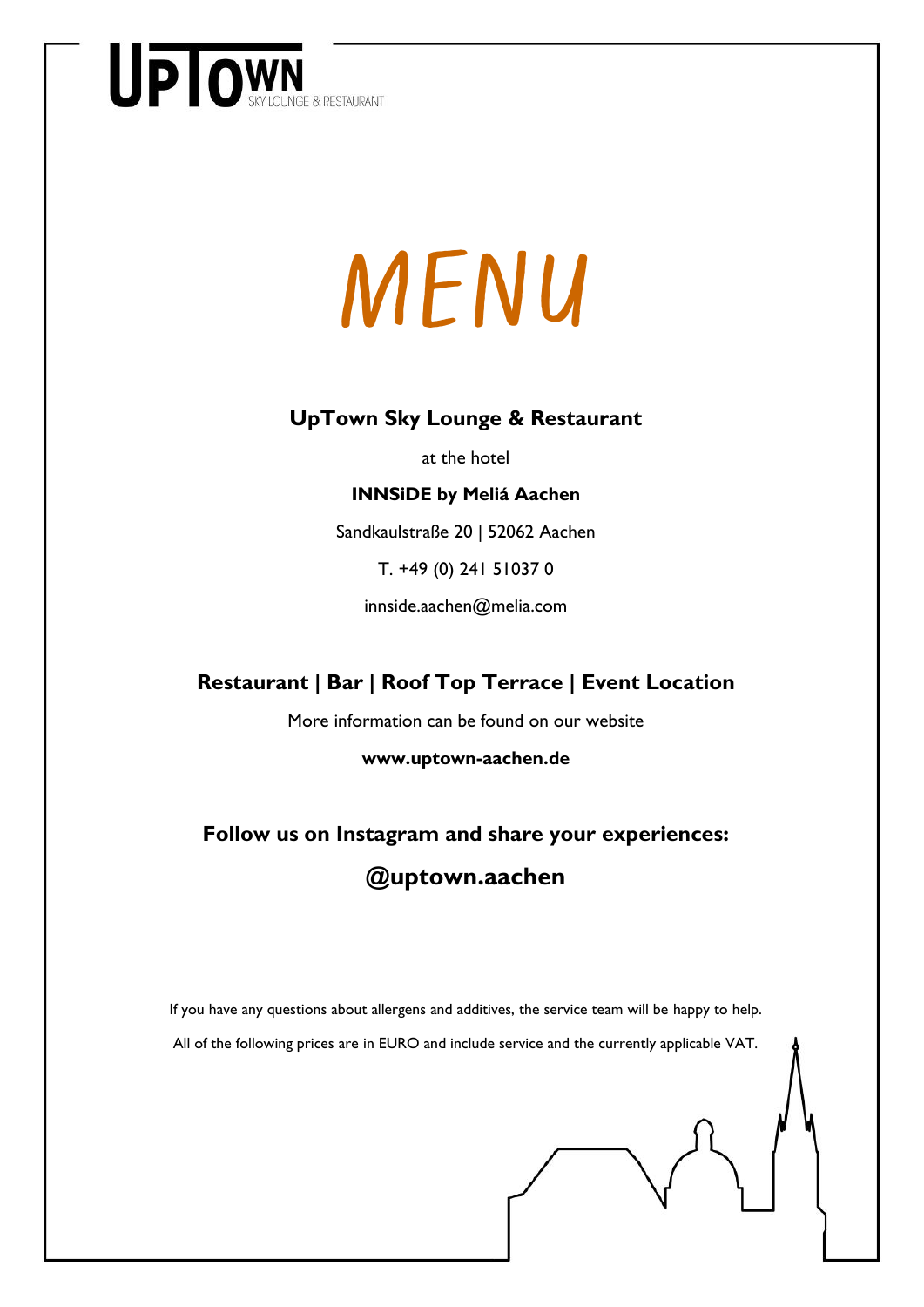

## TO SHARE

#### **Tapas Variation**

Boquerones with lemon mayonnaise | chorizo with winegel | patatas bravas with mojo rojo

€ 14

#### **Tarte flambée**

colorful tomatoes | pine nuts | parmesan | basil

€ 16

#### **Asian BBQ Spare Ribs**

kim chi | sesame | spring onion

€ 16

#### **Greetings from Spain**

serrano ham | manchego | chorizo | grissini tomato jam | olives

€ 14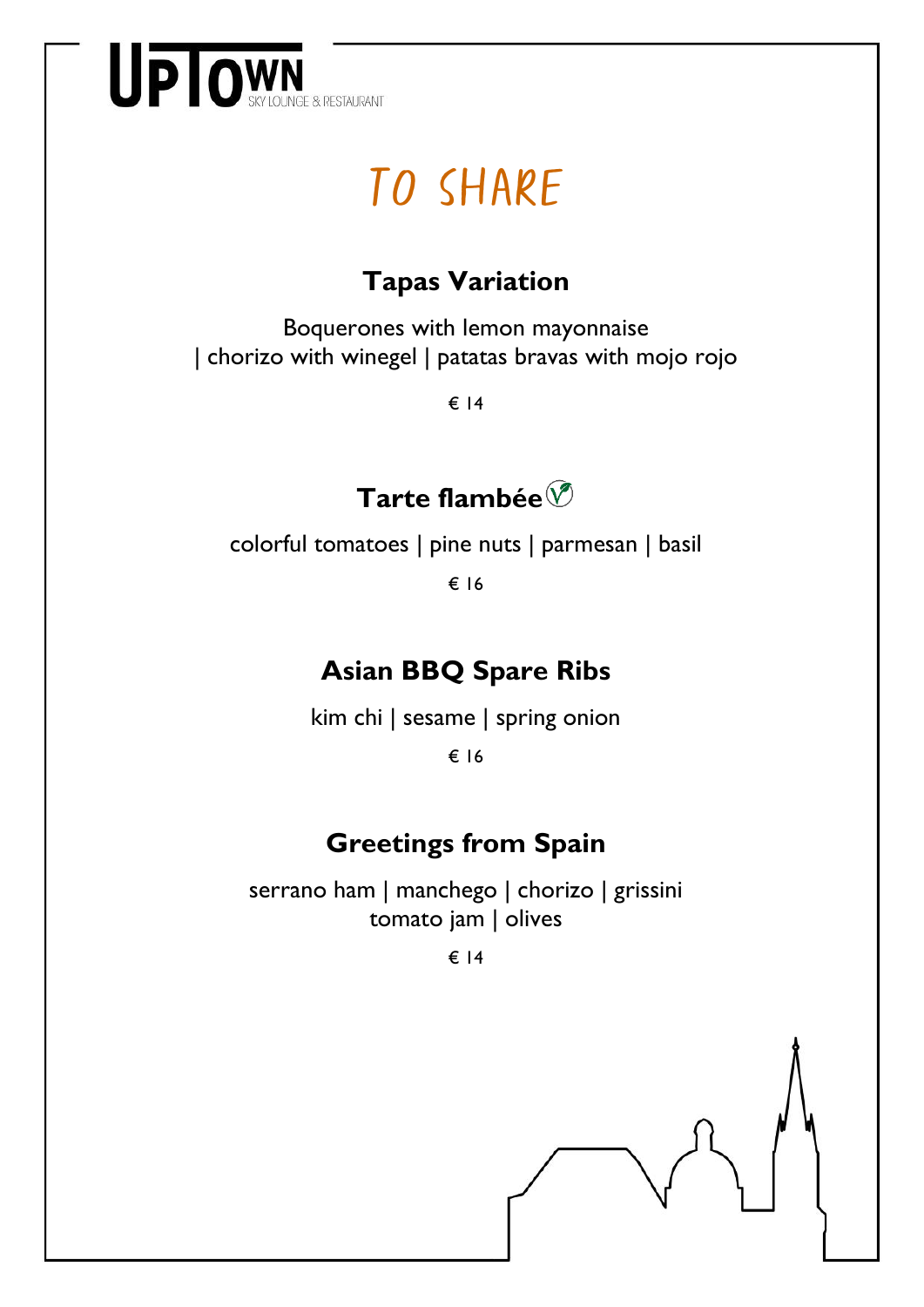

## To Start

**"Limited" gratinated King Prawn** with banana leaf and spring onion

Daily Price

#### **Beef tartare marinated with Gochujang**

sesame | black bread chips | bean paste | physalis | pickled egg yolk |

€ 15

#### **Ceviche from sea bream**

cucumber mango basil stock | Kröpök

€ 15



pickled tomatoes and zucchini | basil emulsion

€ 12

#### **Fattoush Salad**

Romaine lettuce | spinach | cucumber | bell pepper | tomatoes | parsley | mint | flat bread

€ 10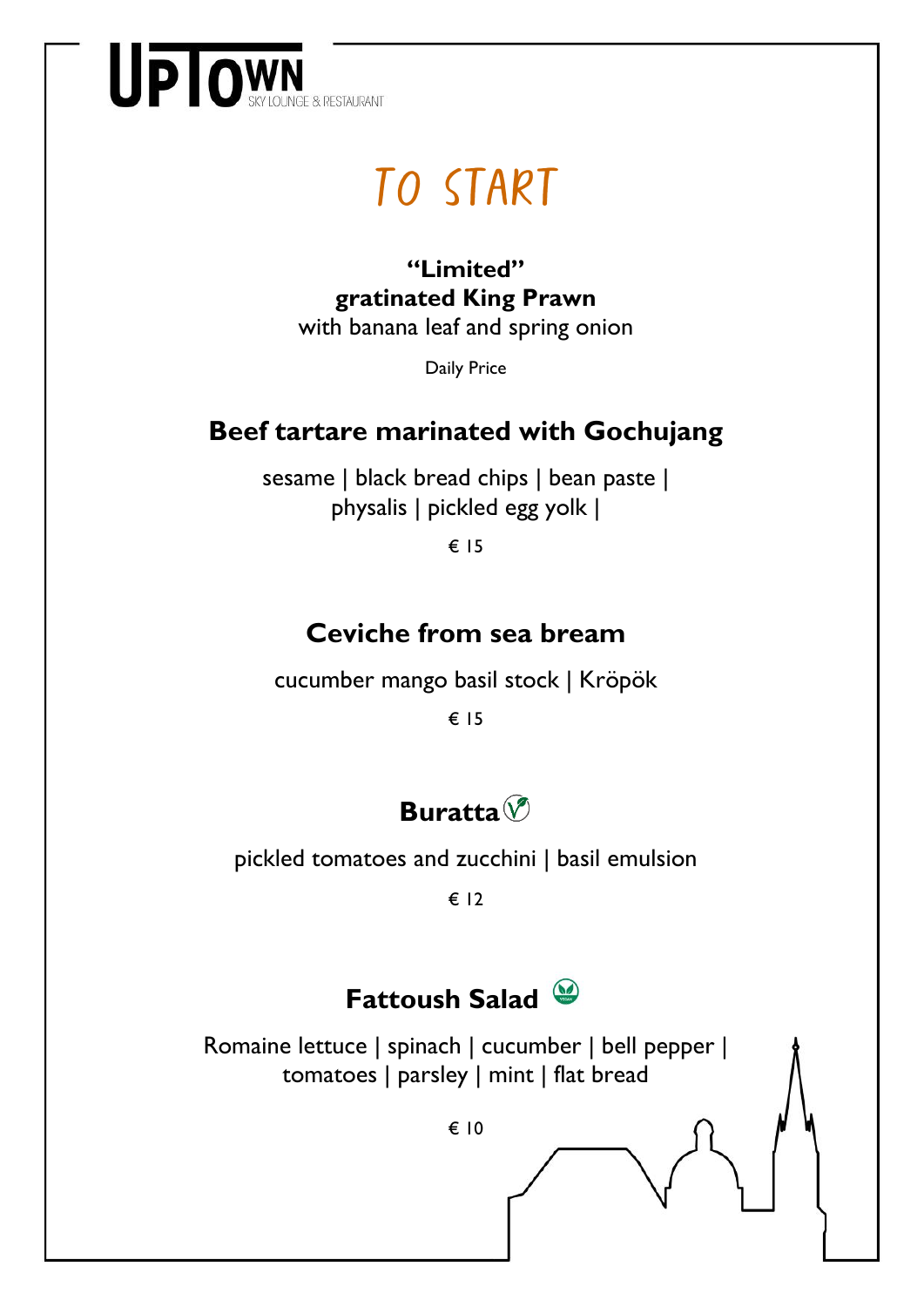

# Uptown in 3 courses our signature menu

#### **Buratta**

pickled tomatoes and zucchini | basil emulsion

\*\*\*\*

#### **Coconutmilk chicken breast**

black rice | curry foam | ginger glaze | baby pak choi | carrot peanut salad

#### \*\*\*\*

#### **Yuzu Sorbet**

puffed rice | white chocolate ganaché | yuzu kaviar

Menu price: € 45 per person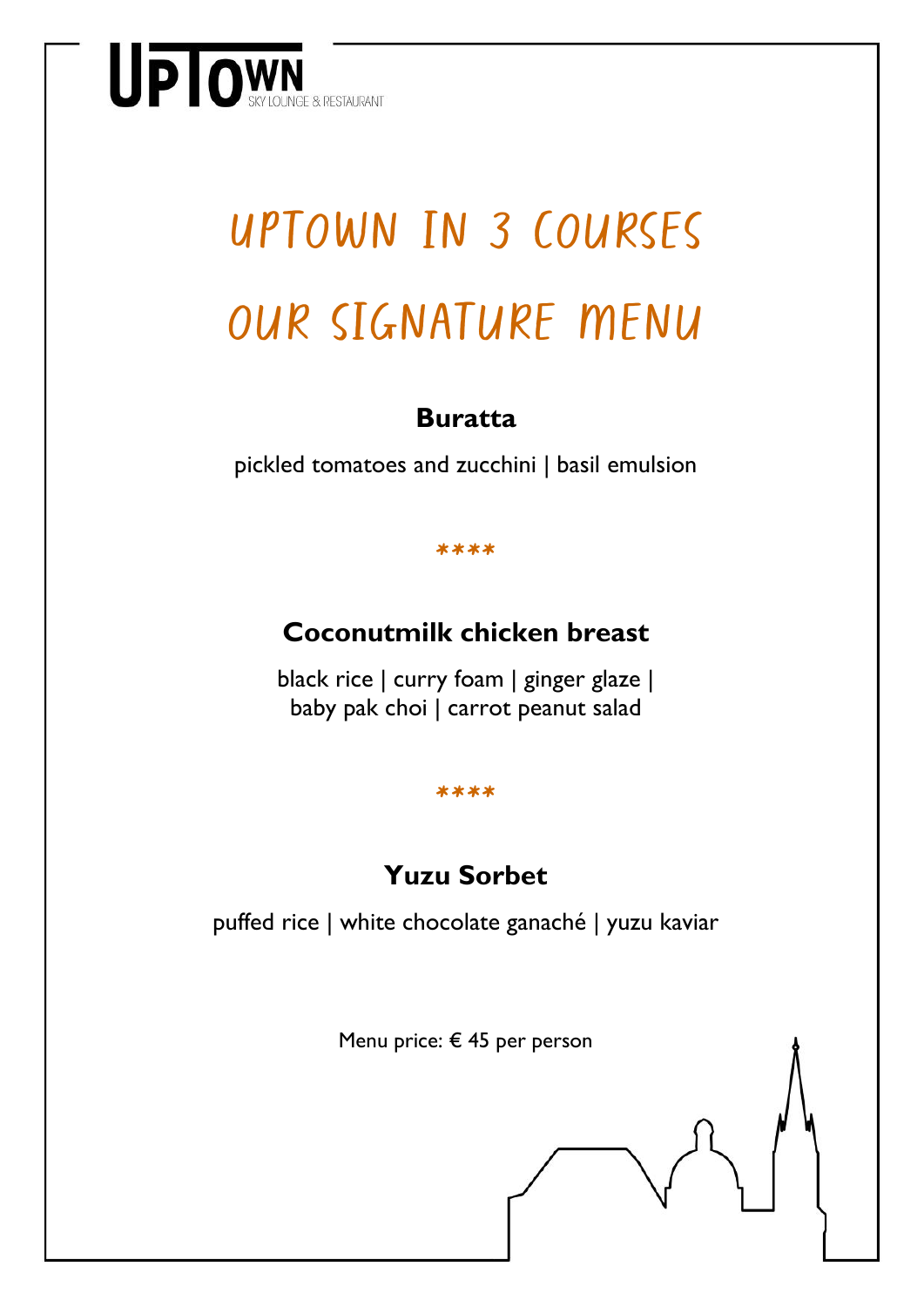

# Uptown highlights

#### **New zealand beef filet**

potatoe "baumkuchen" | broccoli | parsnips puree | marrow crumble | Madeira jus | sorrel oil

€38

#### **Secreto and cheeks from Iberico pork**

fig sauce | kataifi | sweetpotatoe puree | radiccio | pimentos de patron | harissa

€ 28

#### **Coconutmilk chicken breast**

black rice | curry foam | ginger glaze | baby pak choi | carrot peanut salad

€ 26

#### **Burger "Aachener Samurai"**

220g bio Patty | onion jelly | oyster mushroom

old amsterdam | samurai sauce | coconut bun with fries | Ketchup & Mayonnaise

€ 22

alternatively also with a  $\circledcirc$  patty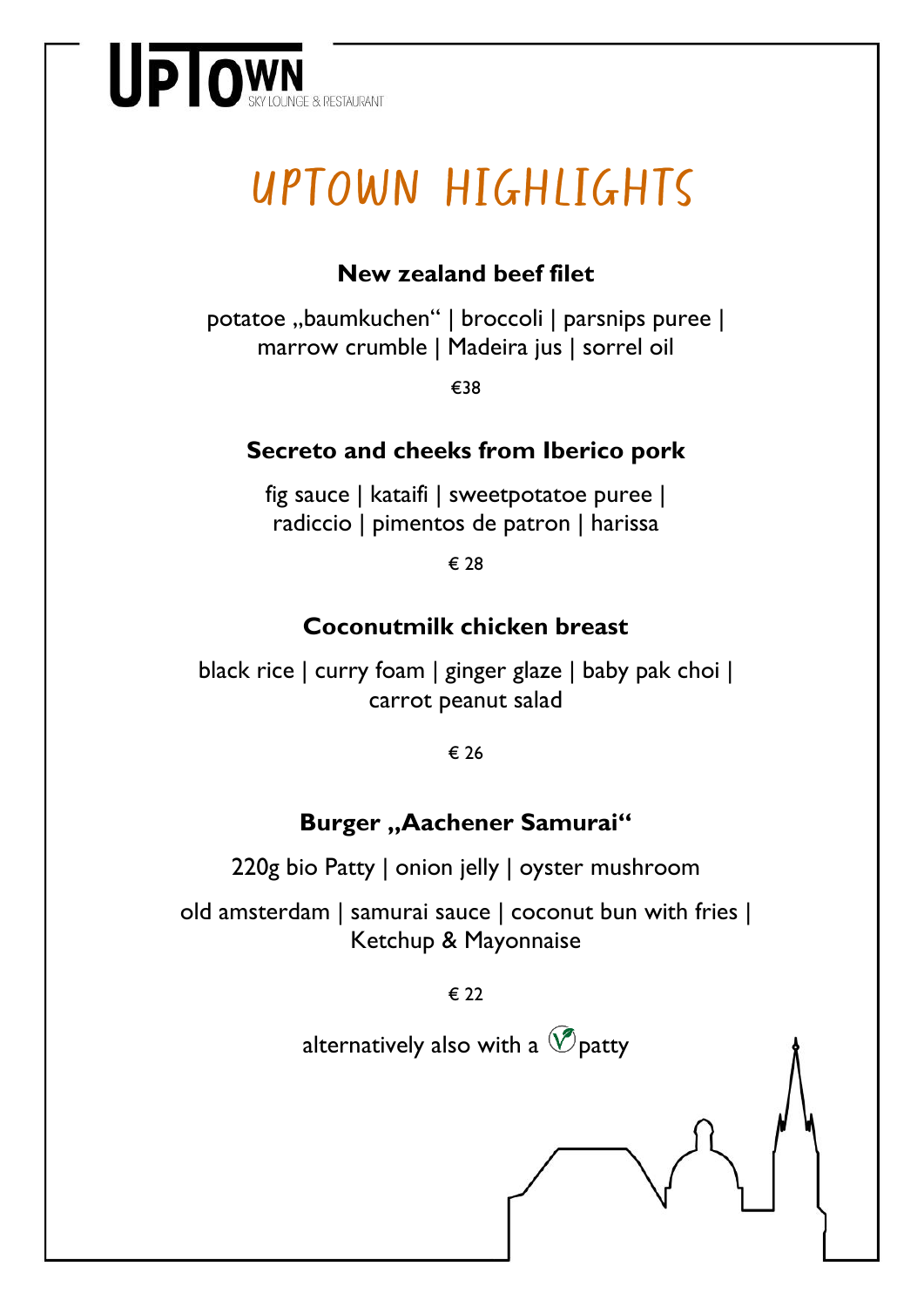

#### **UpTown's Ceaser Salad**

Romaine lettuce | caesar dressing | crispy bacon cherry tomatoes | pineapple | capers | parmesan | pine nuts | croutons € 15

…with grilled Harissa chicken breast strips  $€ 23$ 

…with four grilled marinated saltwater wild prawns  $∈$  26

#### **Grilled swordfish**

chorizo | smoked potatoe ragout | chard | lime foam | capers

€ 28

#### **Pastificio dei Campi No.55 Paccheri**

(italian pasta) | soya tomatoe sugo | fennel | Snocciolate olives | dandelion pesto | parmesan

€ 20

#### **Bun Cha**

Vietnamese rice noodle salad | baked lotus root mungbean sprouts | cucumber | carrot | basil | peanut | spring onion | mint | Nuoc Cham-vietnamese limedressing 17€

…with grilled Harissa chicken breast strips  $∈$  25

…with four grilled marinated saltwater wild prawn<sub>5</sub>€ 28